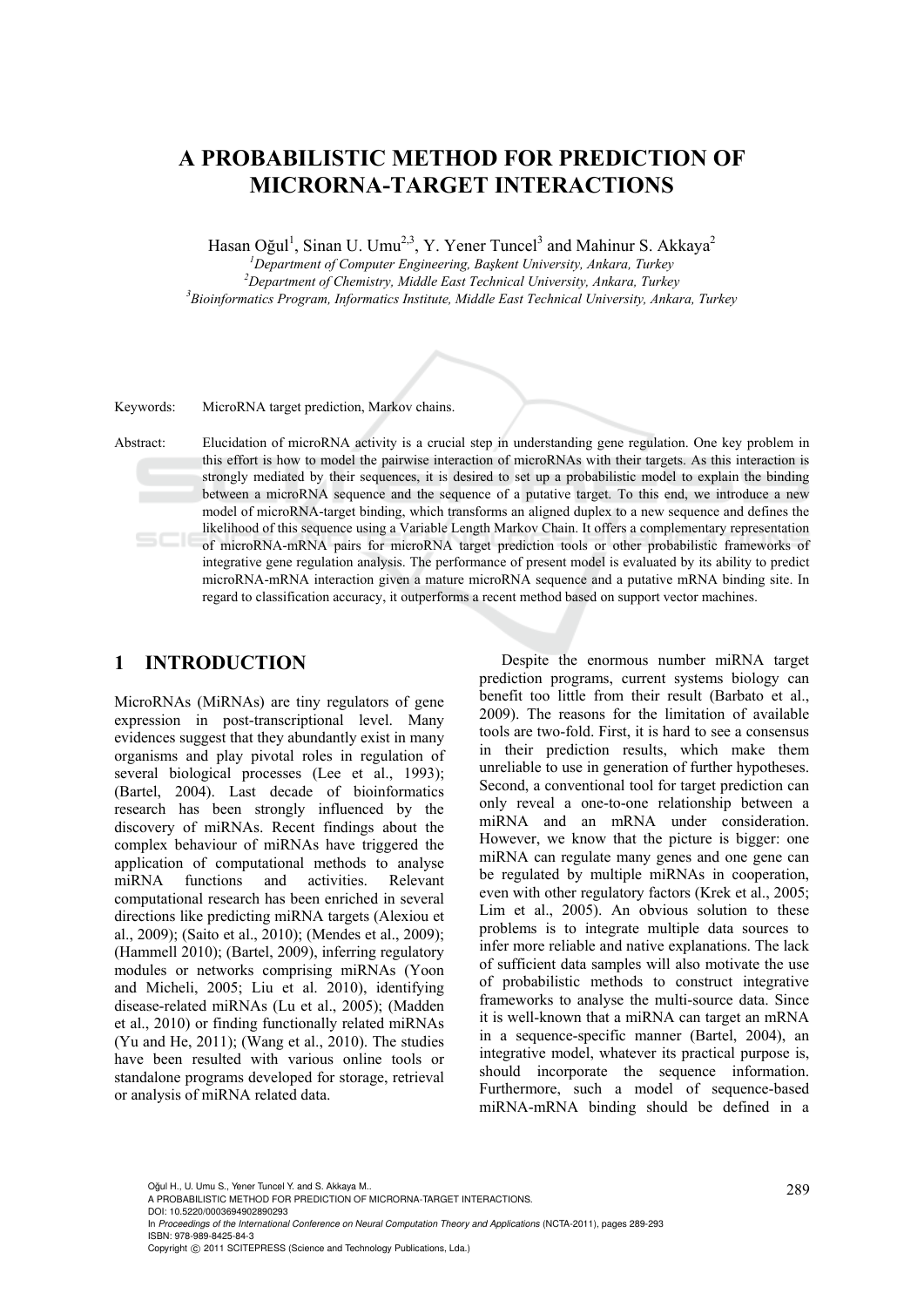probabilistic way so that it could represent the degree of this interaction and be easily incorporated into other data. Recent attempts for integrating sequence with functional data have largely ignored this issue and considered the sequence-directed miRNA-mRNA interaction in a binary way, which is usually obtained from other target predictors.

In this study, we aim to provide a means of modelling miRNA and mRNA regulatory relationship by a probabilistic description over the sequential content of a putative miRNA-mRNA duplex. In this respect, our model first performs a complementary alignment between the mature miRNA sequence and a putative binding site from present mRNA. Resulting alignment is represented by a new sequence over an alphabet of possible matches or mismatches, where different base paring rules are taken into account by distinct alphabet symbols. The probability of new sequence of miRNA-mRNA duplex is then analysed using a Variable Length Markov Chain (VLMC) approach. VLMC (Ron et al., 1996) is a flexible yet powerful model to analyse a sequential content based on the order of local arrangements by quantifying the probability of the occurrence of a specific symbol after a certain sub-sequence with varying length less than a predefined maximum. This enables us to calculate the likelihood of whole sequence by simply multiplying local probabilities. For miRNA-mRNA duplex case, the independence of model from global position information allows the evaluation of significant local regions which might be enriched in any part of miRNA-target duplex formation. Therefore, the order of distinct base pairs and mismatches are taken into account in addition to their frequency of appearances. Two VLMC-based likelihoods of new sequence which are obtained from positive and negative training sets can reveal the degree of a potential interaction between two entities.

5' GGGUGUUAAGACUUGACACAGUACCUCG 3' .. |.| | .||.| || ||||||. 3' UUGAUA-UGUUGGA-UG----AUGGAGU 5' eegbebqageadfbqadqqqqbaccbce

Figure 1: Alignment of miRNA sequence (middle) and mRNA binding site (top) is transformed into a new sequence of duplex formation (bottom). It is defined over a new alphabet of eight letters; six for representing all possible directional base pairings including G-U and U-G wobbles, one for mismatches and one for spaces in any other site.

## **2 METHODS**

## **2.1 miRNA-mRNA Duplex Sequence Model**

MiRNA-mRNA duplex is constructed by complementary alignment of mature miRNA sequence with mRNA binding site. Resulting alignment transformed into a new sequence defined over an alphabet of symbols representing a distinct nucleotide pair type including mismatches and spaces in any other site (Figure 1). The alignment algorithm employs well-known dynamic programming algorithm of Smith and Waterman (1981).

## **2.2 Markov Chain Model**

Markov chains are used to model sequential data in terms of order of individual symbols but regardless of their global positions. A simple model to define the likelihood of a sequence  $S_1^N$  is to assume a zeroorder Markov Chain and compute the probability by multiplying the probabilities of each symbols contained, i.e.,

$$
P(S_1^N) = \prod_{j=1}^N P(S_j = s_j)
$$

where  $P(.)$  refers to probability,  $S_i$  is the random variable representing the letter at position  $j$  with  $s_i$  as its realization.

In Markov chain model, the probability is identical for each position, thus ignoring the order of amino acids. The model assumes that each position is independent from the others; the context information is not taken into account at all. Since the complex structure of biological sequences is poorly reflected with this approach, the use of higher order models has been suggested (Thijs et al., 2001). In this respect, the likelihood of the sequence can be defined by an *L*-order Markov chain, where the probability of each symbol depends on the preceding subsequence of a fixed length *L<N*.

Fixed-order Markov models, although able to modeling rich sources in an efficient manner, have critical drawbacks for practical use. The major problem is that the number of model parameters grows exponentially, resulting in a very sharp and discontinuous transition from under-fitted models to over-fitted models. Therefore, for a trivial model order, the model suffers from learnability hardness results, and consequently, the derived model is not guaranteed to be optimal (Bejerano and Yona, 2001;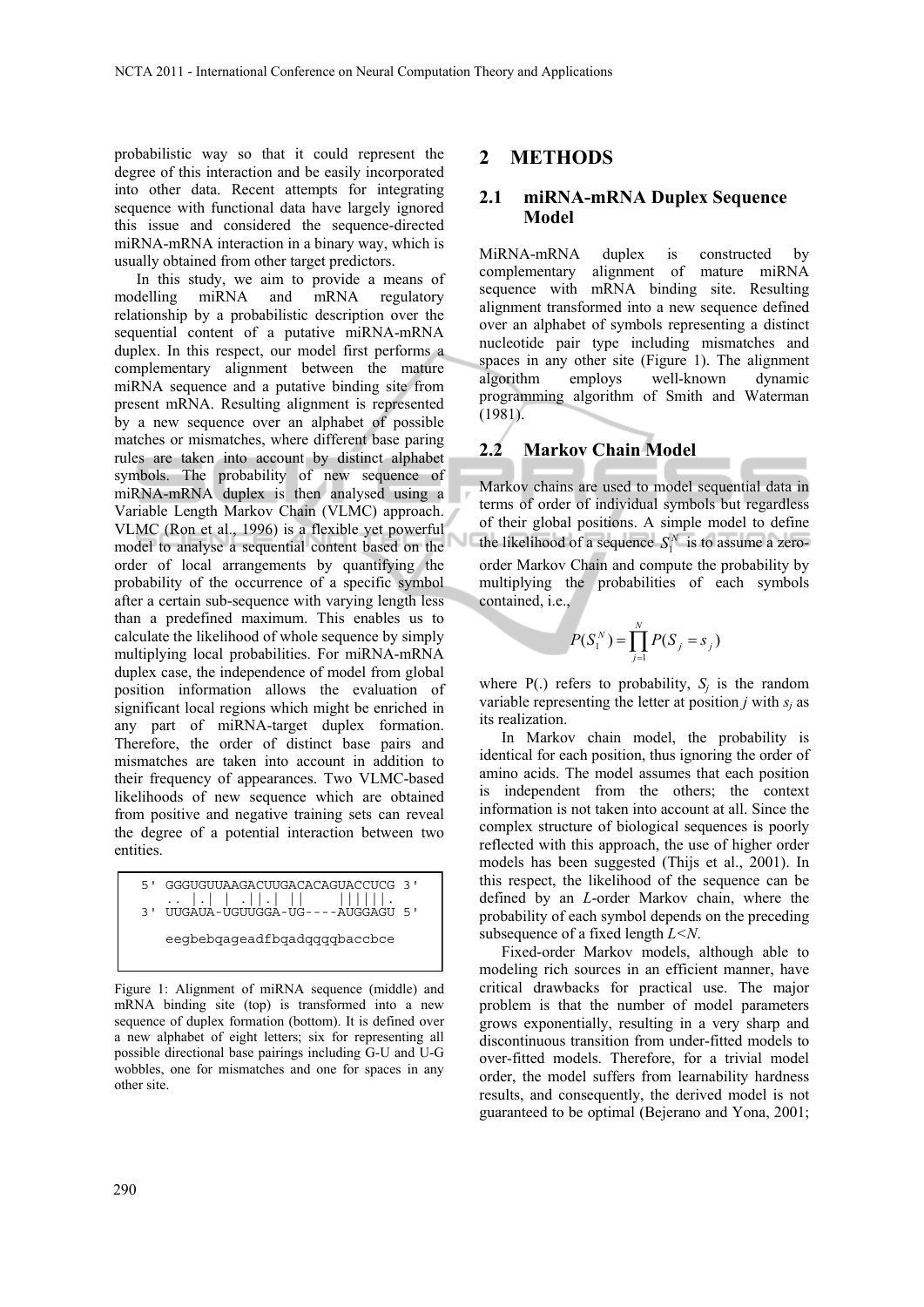Ben-Gal et al., 2005). Another limitation is that a fixed length model order ignores the domain specific nature of biological sequences and, even with an optimized selection of *L* value, the model may not be effective in the detection of significant cut-off locations in the duplex chain. A more flexible version of higher order Markov models allows a variable order, i.e. memory length, that depends on the preceding subsequence to given position such that the order of the model becomes a function the context at each position (Ron et al., 1996). We further extend the model to take into account the succeeding subsequence and define the sequence likelihood as

$$
P(S_i^N) = \prod_{j=1}^N P(S_j = s_j \mid S_{j-L_j}^{j-1} = s_{j-L_j}^{j-1}) . P(S_j = s_j \mid S_{j+L_j}^{j+1} = s_{j+L_j}^{j+1})
$$

where  $L_i$  and  $L'_i$  are the optimal lengths for preceding and succeeding subsequences respectively. The last modification enables considering the context surrounding the symbol and provides a better generalization of the model.  $\overline{\mathsf{M}}$ 

#### **2.3 miRNA-mRNA Interaction Prediction**

MiRNA-mRNA interaction prediction can be considered to be a binary classification problem where a duplex sequence is required to be assigned to one of the positive  $(C=1)$  or negative  $(C\neq I)$ classes. Given a sequence  $S_1^N = S_1 S_2... S_N$ , starting from the position 1 and ending at the position N, where  $s_i$ is drawn from the finite alphabet of nucleotide pair symbols, we deploy a classification rule based on the likelihood of the  $S_1^N$  that reports a positive (target interaction) label if  $P(S_1^N | C = 1) > P(S_1^N | C \neq 1)$  a negative (no interaction) label otherwise. The conditional probabilities for positive and negative cases are inferred from corresponding training sets.

## **3 RESULT**

MiRNA target prediction methods have often used validated data together with some predicted data either to develop or assess their algorithms in order not to suffer from small sample size. When an evaluation of target prediction ability for given miRNAs and genes is in question, it is reasonable to ignore the lack of verified binding site information since they only deal with the binary result. However, a correct and reliable evaluation of a probabilistic binding model requires a set of experimentally

verified binding sites, both for positive and negative cases. In a recent study of Yang et al. (2008), they collected a number of experimentally validated positive and negative miRNA-mRNA duplex sets. The repository contains 233 miRNA-binding site pairs from drosophila, C. elegans, human, mouse, rat and zebrafish, where 195 of them are positive interactions and 38 are negatives. Negative samples still contain at least six perfect base pairs in seed region for reliable evaluation of the algorithms. Note that a positive interaction is referred as targeting relationship between miRNA and mRNA under consideration in this context. In the same publication they propose an algorithm, called miRTif, to predict the positive or negative interaction of given duplex based on a powerful machine learning technique called Support Vector Machines. They reported the sensitivity (percentage of actual positives correctly predicted as such), specificity (percentage of actual negatives correctly predicted as such), accuracy (percentage of all correctly predicted samples) and AUC (Area under Receiver Operating Characteristics Curve) of their predictions based on 10-fold cross validation tests. To make a fair comparison, we compiled the experiments in a 10 fold cross validation set-up on the same data set. Since the selection of arbitrary 10 groups might produce different results, we run the algorithm several times for different initial configurations and took their average. Results of the experiments are shown in Table  $1$  in comparison with miRTif.

Table 1: Comparison of present model with miRTif on miRNA-mRNA interaction prediction.

| Method             | miRTif | present method |
|--------------------|--------|----------------|
| <b>Sensitivity</b> | 83.6%  | 86.7%          |
| <b>Specificity</b> | 73.7%  | 73.7%          |
| Accuracy           | 81.9%  | 84.6%          |
| <b>AUC</b>         | 0.89   | 0.94           |

During this experiment, we treated the miRNAmRNA duplex as a sequence over a 8-letter alphabet, where each directed base pair, including wobbles, i.e. A-U, U-A, G-C, C-G, G-U and U-G, was represented by a distinct letter and all mismatches were unified into one letter. An additional letter was used for a space in any other site. Maximum length for Markov chains was set to 5 since longer motifs are quite rare, which may not contribute to the result, but several significant motifs could be observed up to 5-letter length. We ignored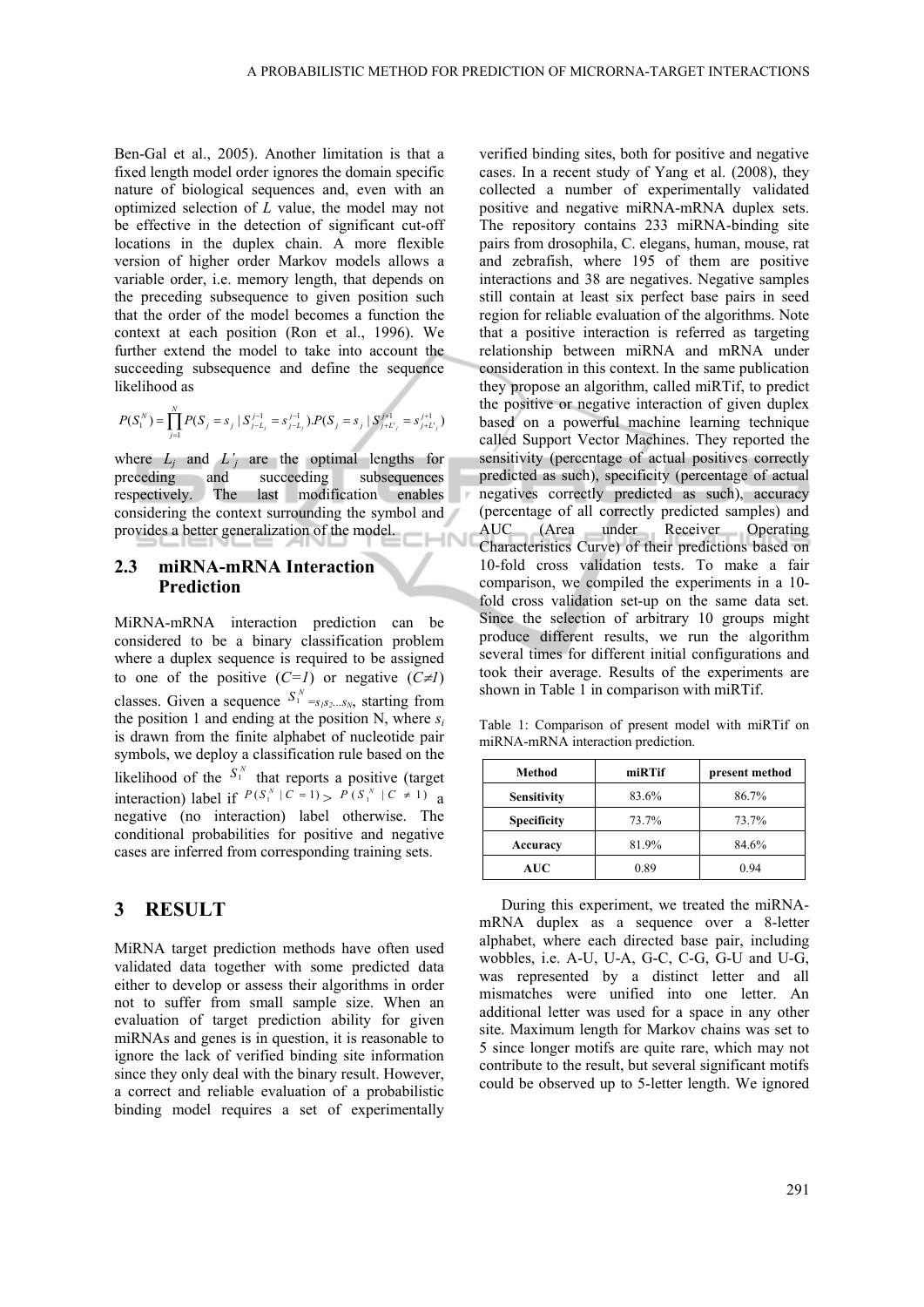the single appearance of any sub-string in positive or negative set to eliminate the data set bias.

The table demonstrates that new method can outperform miRTif in all evaluation criteria except specificity, where they perform equally. The superiority of present method is quite significant in terms of ROC statistics. This shows that new method is not only successful in separation of positive and negative examples but also able to successfully quantize the level of certainty in its prediction. This result is consistent with our intention to release this model; enabling the sequence to be easily integrated with other data.

# **4 CONCLUSIONS**

We have introduced a probabilistic method to model miRNA-target binding and evaluated its performance on prediction of the interaction when miRNA sequence and a putative binding site are given. The accurate results that we obtained from the experiments suggest that present model is able to capture compositional properties of a duplex sequence by additionally considering the effect of different base pairings, mismatches and gaps with their arrangements inside the duplex.

The model which we proposed may find applications in several platforms. First, it can be used as a post-processing filter for other miRNA target prediction tools. Many of available algorithms consider the seed match as a strong evidence for target identification. Since it is possible to observe random mRNA matches to seed region without any interaction, this decision criterion can mislead the algorithm to produce excessive number of false positives. Present method is able to reject miRNAnontarget duplexes despite a high seed complementarity, thus it may help to reduce the number of false positives by reanalysing the binding site predicted by former tool. Second, it may serve complementary information which can be deployed in target prediction algorithms. Conventional methods perform a window-based linear scan over the mRNA sequence to identify a putative binding site which may attain a large binding score based on a weighted sum of predefined criteria. Output of proposed model is an obvious complement to other determinants such as structure, site accessibility or cross-spices conservation in this scoring scheme. Third, the model enables the researchers to integrate sequence data directly with other behavioural data such as gene expression profiles over a probabilistic framework. An integrated framework can provide a

comprehensive analysis of miRNA functions associated with other entities, conditions or diseases. Machine learning research has been competing in two directions for intelligent analysis of heterogeneous data: black-box kernel methods such as Support Vector Machines and probabilistic graphical models such as Bayesian Networks. Latter requires a probabilistic representation of each contributor in the model. Present scheme can fill a gap in this respect.

It is anticipated that the participation of computational models into miRNA research will increasingly continue in coming years. We believe that integration of multi-source heterogeneous data will be a focal point in this research. Our study does not yield a standalone tool in this context; however, it provides a different view of miRNA-target interactions from which future research can definitely benefit. As a future work, we plan to analyze the effects of seed and non-seed regions and the types of different pairings of match and mismatches in duplex analysis. Our final goal is to come up with an integrative solution which combines this sequence-based model with other behavioural data in order to find functional maps of miRNAs and their targets.

## **ACKNOWLEDGEMENTS**

This study was supported by the Scientific and Technological Research Council of Turkey (TUBITAK) under the Project 110E160.

#### **REFERENCES**

- Alexiou P., Maragkakis M., Papadopoulos G. L. et al., Lost in translation: an assessment and perspective for computational microRNA target identification. *Bioinformatics* 2009; 25:3049-3055.
- Barbato C, Arisi I, Frizzo M. E. et al. Computational Challenges in miRNATarget Predictions: To be or Not to be a True Target? *J Biomed Biotechnol* 2009; 2009:803069.
- Bartel DP. MicroRNAs: target recognition and regulatory functions. *Cell* 2009; 136: 215-233.
- Bartel D. P., MicroRNAs: genomics, biogenesis, mechanism, and function. *Cell* 2004;116:281-297
- Begleiter R., El-Yaniv R., Yona G., On prediction using variable order Markov models, Journal of Artificial Intelligence Research 2004, 22:385-421.
- Bejerano G., Yona G., 2001. Variations on probabilistic suffix trees: statistical modeling and prediction of protein families. *Bioinformatics* 17, 23-43.